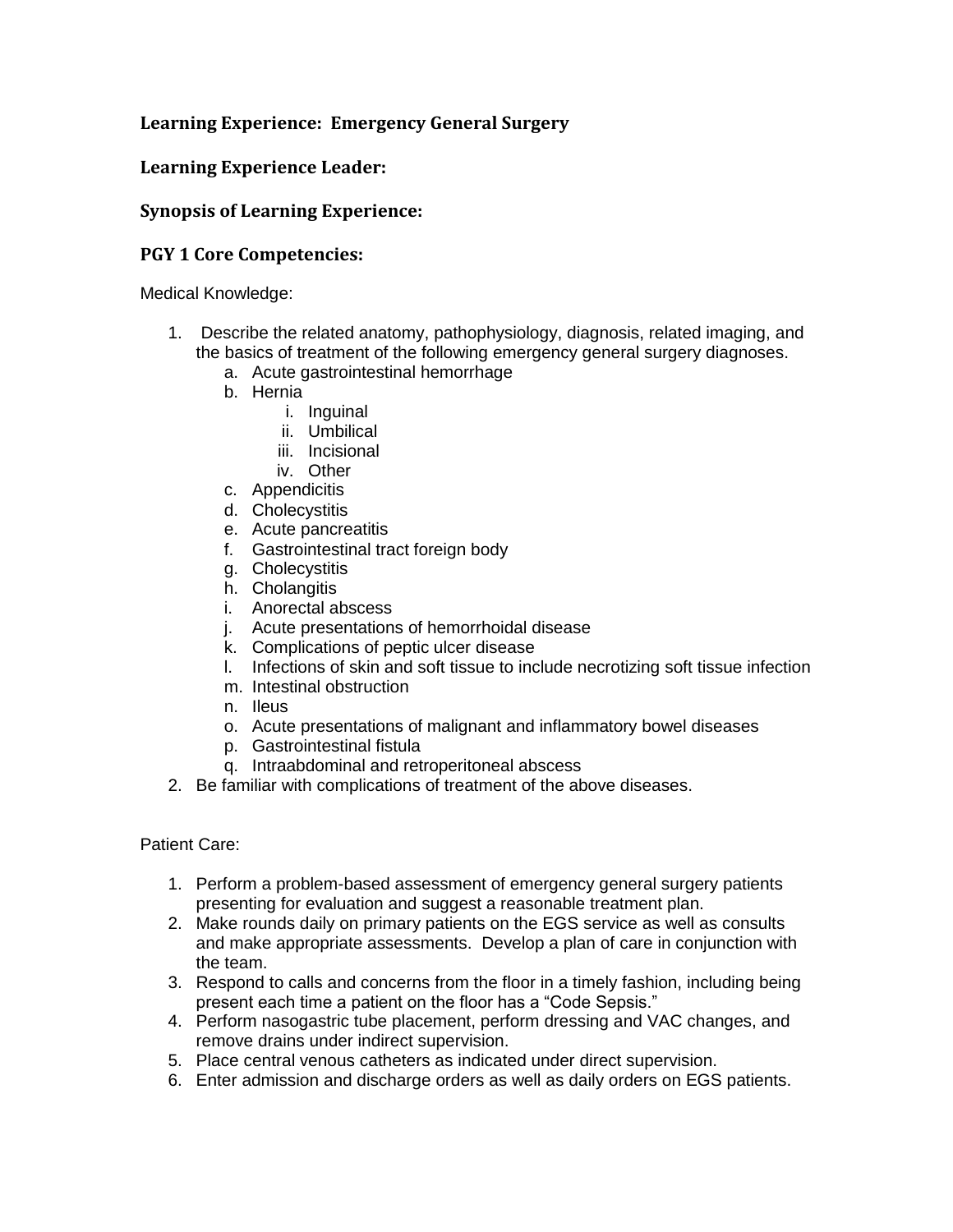7. Participate in EGS cases in the operating room as appropriate given availability and skill level.

Practice Based Learning:

1. Become familiar with literature regarding treatment of Emergency General Surgery problems. Acute Care Surgery conference, held on Thursdays, is often a good starting point in determining which papers one should read.

Interpersonal and Communication Skills:

- 1. Accurately communicate patient care information to all members of the patient care team.
- 2. Work in conjunction with case management personnel to establish a safe discharge plan.
- 3. Perform focused patient presentations on rounds with EGS faculty.
- 4. Become an active participant in medical student education and involve them in patient care as appropriate.

Professionalism:

- 1. Demonstrate a commitment to being a part of the EGS team by delivering excellent patient care.
- 2. Attend daily multidisciplinary trauma rounds as well as Acute Care Surgery conference.
- 3. Be present in the operating room for cases as often as patient care duties allow.

Systems-Based Practice:

1. Work as a team with multi-disciplinary EGS team to include (but not limited to) physicians, mid-level providers, students, nurses, respiratory therapists, pharmacists, case managers, and social workers to provide patient care and discuss treatment plans.

#### **PGY 3 Core Competencies:**

Medical Knowledge:

- 1. Describe the related anatomy, pathophysiology, diagnosis, related imaging, and the treatment plan, including a plan for operative intervention if necessary, of the following emergency general surgery diagnoses
	- a. Acute gastrointestinal hemorrhage
	- b. Hernia
		- i. Inguinal
		- ii. Umbilical
		- iii. Incisional
		- iv. Other
	- c. Appendicitis
	- d. Cholecystitis
	- e. Acute pancreatitis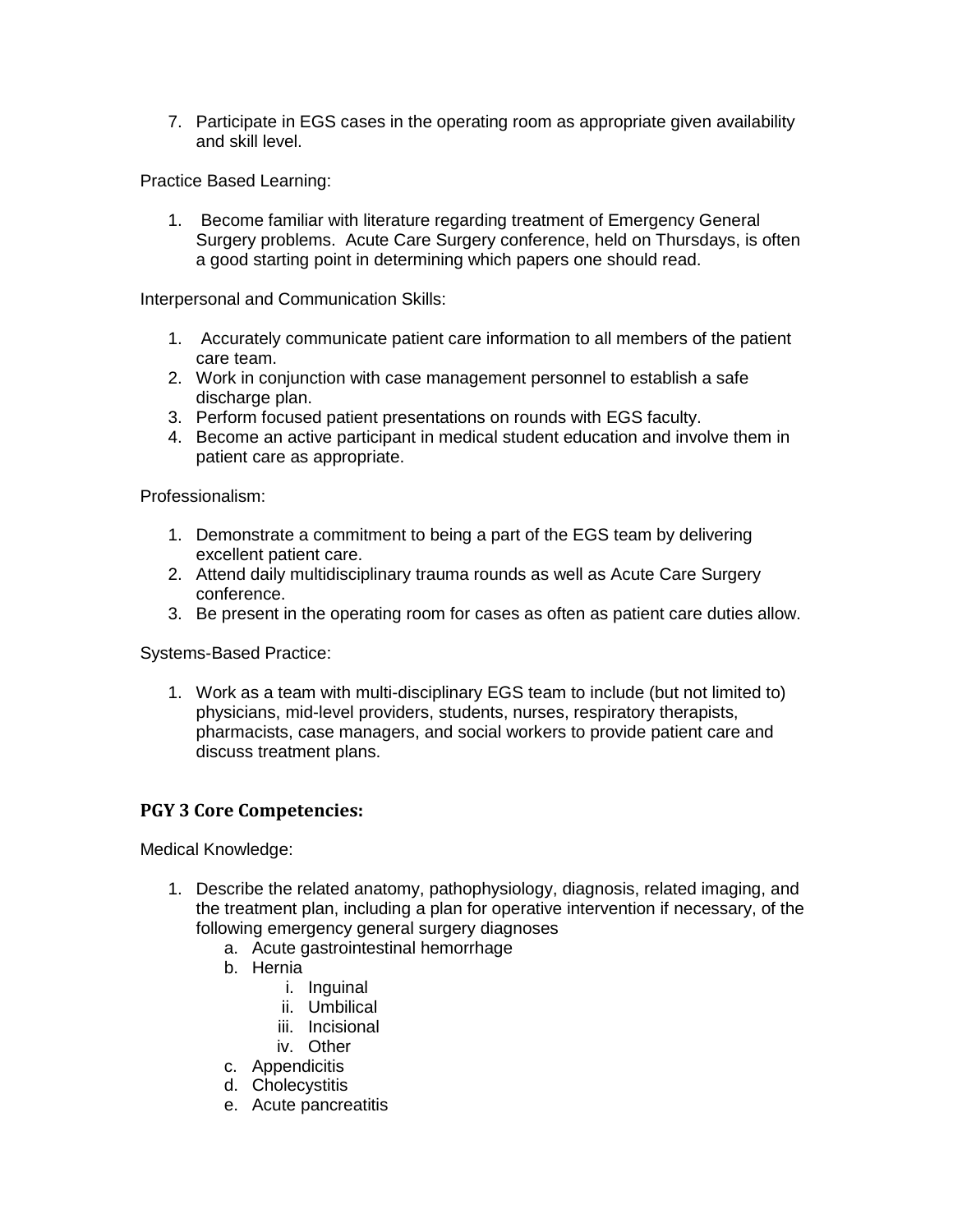- f. Gastrointestinal tract foreign body
- g. Cholecystitis
- h. Cholangitis
- i. Anorectal abscess
- j. Acute presentations of hemorrhoidal disease
- k. Complications of peptic ulcer disease
- l. Infections of skin and soft tissue to include necrotizing soft tissue infection
- m. Intestinal obstruction
- n. Ileus
- o. Acute presentations of malignant and inflammatory bowel diseases
- p. Gastrointestinal fistula
- q. Intraabdominal and retroperitoneal abscess
- 2. Describe complications following treatment of the above diseases and treatment of these complications.

Patient Care:

- 1. See all emergency department and ward consultations for new patients with Emergency General Surgery problems and assess consultations for other general surgery services as needed. Perform a focused history and physical on these patients and prepare a treatment plan, including operative plans as indicated.
- 2. Supervise PGY1 residents in the performance of daily patient care for floor patients. Develop a plan of care for these patients for discussion with the EGS fellow and attending.
- 3. Under direct and indirect supervision as appropriate, perform operative intervention to treat the problems listed under "Medical Knowledge." The level of supervision and amount of each operation performed will progress as the resident progresses through the year and gains confidence and skill.

Practice Based Learning:

1. Become more familiar with literature regarding EGS problems and seek out new articles to supplement knowledge base and resolve clinical dilemmas.

Interpersonal and Communication Skills:

- 1. Accurately communicate patient care information to all members of the patient care team.
- 2. Work in conjunction with case management personnel to establish a safe discharge plan.
- 3. Perform focused patient presentations on rounds with EGS faculty.
- 4. Become an active participant in medical student education and involve them in patient care as appropriate.
- 5. Communicate effectively with consulting physicians.
- 6. Communicate effectively and compassionately with patient families.

Professionalism:

1. Begin to develop the skills necessary to become a team leader while supervising interns and medical students.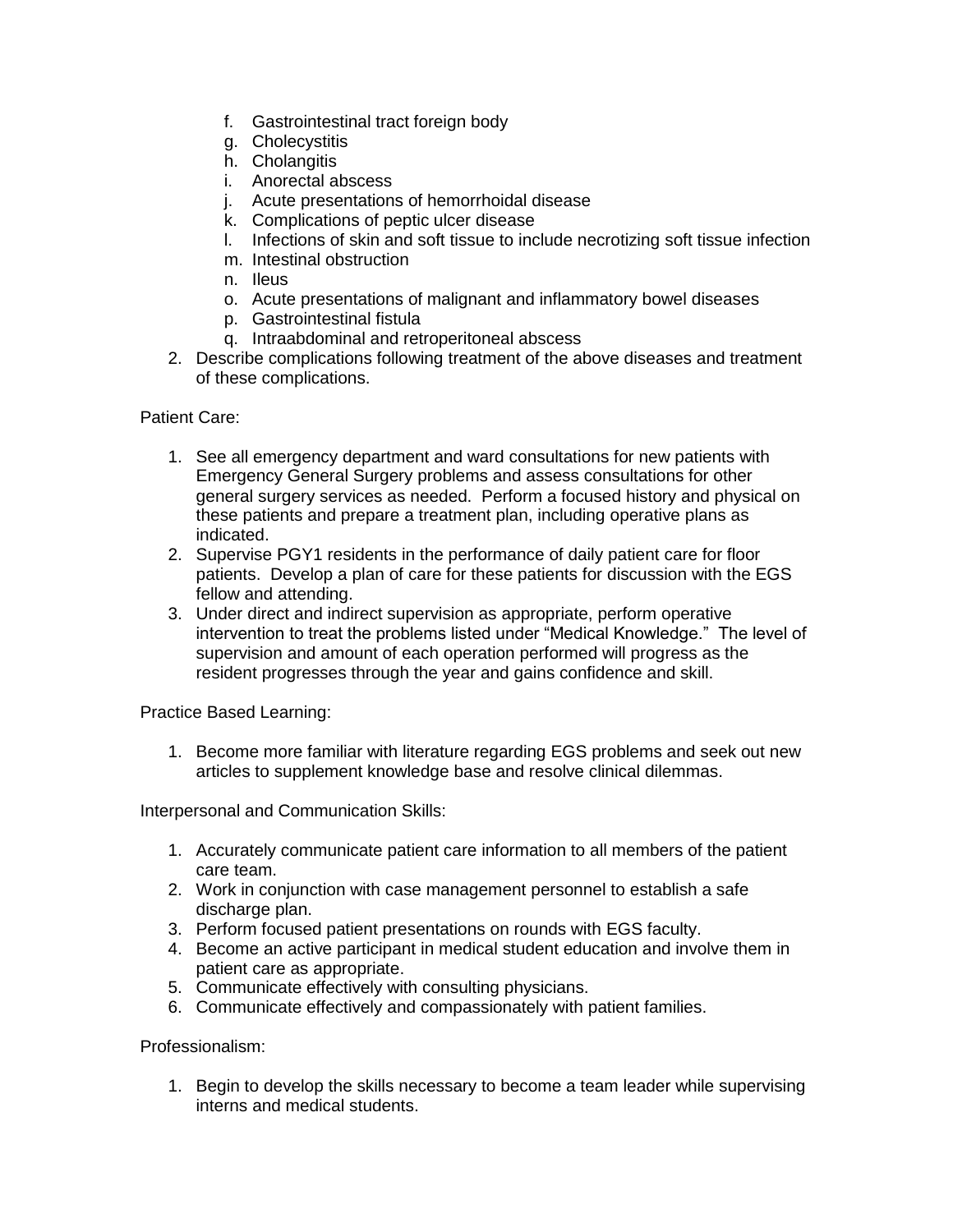- 2. Demonstrate a commitment to being a part of the EGS team by delivering excellent patient care.
- 3. Attend daily multidisciplinary trauma rounds as well as Acute Care Surgery conference.
- 4. Assist the EGS fellow and attending with all cases in the OR.

Systems-Based Practice:

1. Work as a team with multi-disciplinary EGS team to include (but not limited to) physicians, mid-level providers, students, nurses, respiratory therapists, pharmacists, case managers, and social workers to provide patient care and discuss treatment plans.

### **PGY 5 Core Competencies (night only):**

Medical Knowledge:

- 1. Describe the related anatomy, pathophysiology, diagnosis, related imaging, and the treatment plan, including a plan for operative intervention if necessary, of the following emergency general surgery diagnoses. At this level, the resident should be aware of unusual presentations and be able to describe treatment even in complicated cases.
	- a. Acute gastrointestinal hemorrhage
	- b. Hernia
		- i. Inguinal
		- ii. Umbilical
		- iii. Incisional
	- c. Other
	- d. Appendicitis
	- e. Cholecystitis
	- f. Acute pancreatitis
	- g. Gastrointestinal tract foreign body
	- h. Cholecystitis
	- i. Cholangitis
	- j. Anorectal abscess
	- k. Acute presentations of hemorrhoidal disease
	- l. Complications of peptic ulcer disease
	- m. Infections of skin and soft tissue to include necrotizing soft tissue infection
	- n. Intestinal obstruction
	- o. Ileus
	- p. Acute presentations of malignant and inflammatory bowel diseases
	- q. Gastrointestinal fistula
	- r. Intraabdominal and retroperitoneal abscess
- 2. Formulate a treatment plan patients with complex complications following treatment of the above diseases.

#### Patient Care:

1. During night float rotation, the PGY5 will supervise more junior residents in the care of emergency general surgery and general surgery patients.